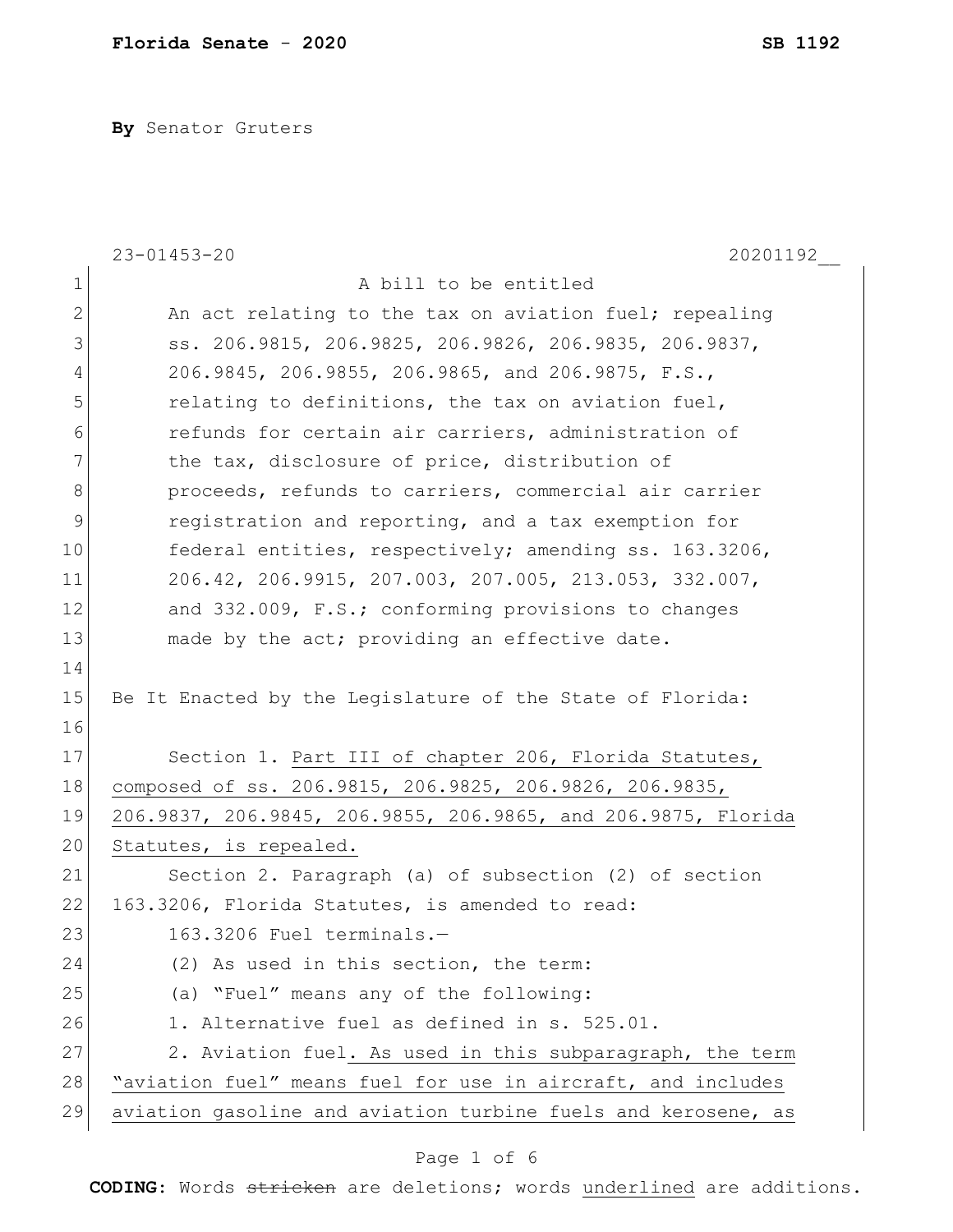|    | $23 - 01453 - 20$<br>20201192                                                     |
|----|-----------------------------------------------------------------------------------|
| 30 | determined by the American Society for Testing and Materials                      |
| 31 | specifications D-910 or D-1655 or current specifications as                       |
| 32 | defined in s. 206.9815.                                                           |
| 33 | 3. Diesel fuel as defined in s. 206.86.                                           |
| 34 | 4. Gas as defined in s. 206.9925.                                                 |
| 35 | 5. Motor fuel as defined in s. 206.01.                                            |
| 36 | 6. Natural gas fuel as defined in s. 206.9951.                                    |
| 37 | 7. Oil as defined in s. 206.9925.                                                 |
| 38 | 8. Petroleum fuel as defined in s. 525.01.                                        |
| 39 | 9. Petroleum product as defined in s. 206.9925.                                   |
| 40 | Section 3. Subsection (1) of section 206.42, Florida                              |
| 41 | Statutes, is amended to read:                                                     |
| 42 | 206.42 Aviation gasoline exempt from excise tax; rocket                           |
| 43 | $fuel. -$                                                                         |
| 44 | (1) Each and every dealer in aviation gasoline in the state                       |
| 45 | by whatever name designated who purchases from any terminal                       |
| 46 | supplier, importer, or wholesaler, and sells, aviation gasoline                   |
| 47 | (A.S.T.M. specification D-910 or current specification), of such                  |
| 48 | quality not adapted for use in ordinary motor vehicles, being                     |
| 49 | designed for and sold and exclusively used for aircraft, is                       |
| 50 | exempted from the payment of taxes levied under this part, but                    |
| 51 | is subject to the tax levied under part III.                                      |
| 52 | Section 4. Subsection (3) of section 206.9915, Florida                            |
| 53 | Statutes, is amended to read:                                                     |
| 54 | 206.9915 Legislative intent and general provisions.-                              |
| 55 | (3) The provisions of ss. 206.01, 206.02, 206.026, 206.027,                       |
| 56 | $206.028$ , $206.051$ , $206.052$ , $206.054$ , $206.055$ , $206.06$ , $206.07$ , |
| 57 | $206.075$ , $206.08$ , $206.09$ , $206.095$ , $206.10$ , $206.11$ , $206.12$ ,    |
| 58 | 206.13, 206.14, 206.15, 206.16, 206.17, 206.175, 206.18,                          |
|    |                                                                                   |

# Page 2 of 6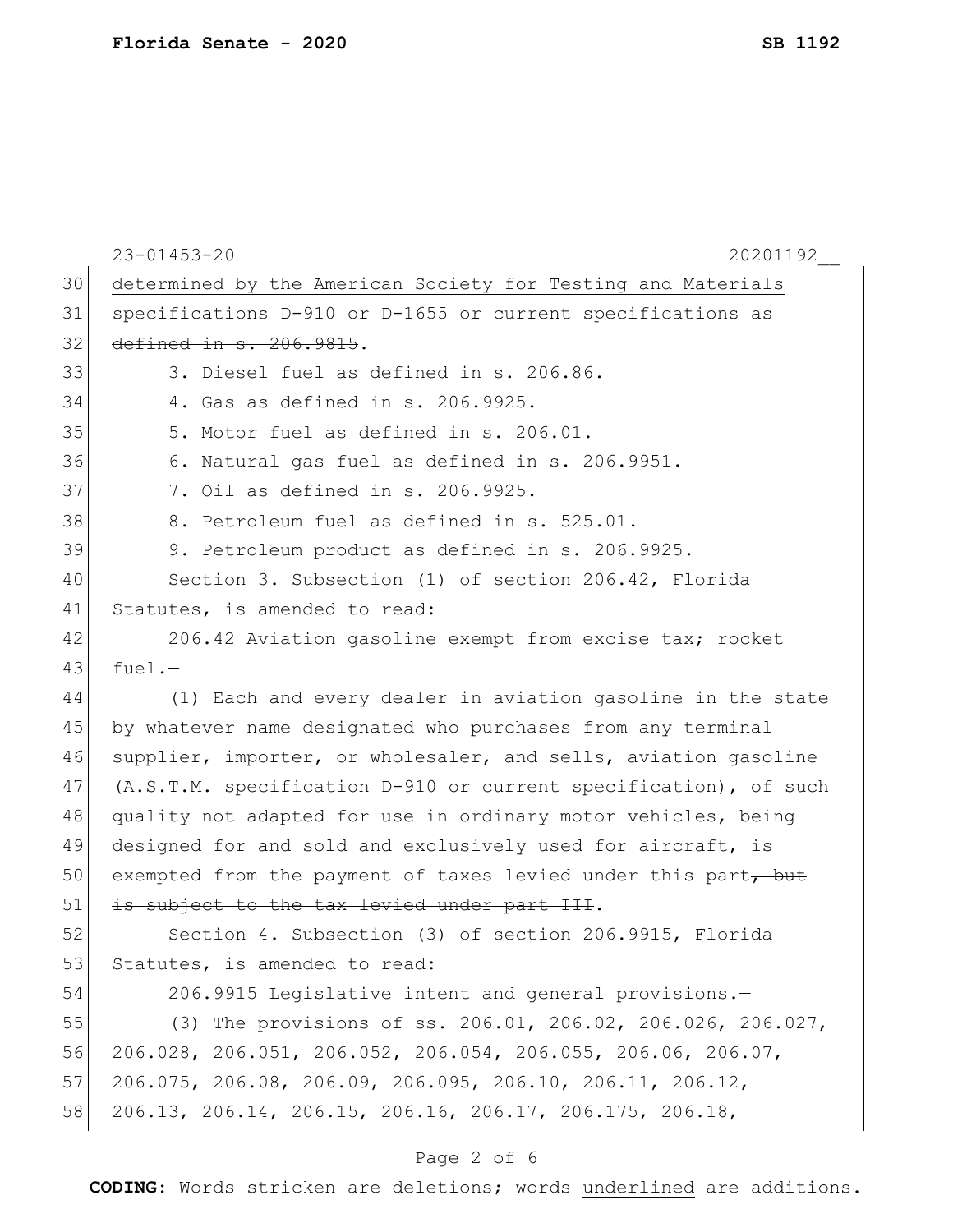|    | $23 - 01453 - 20$<br>20201192                                    |
|----|------------------------------------------------------------------|
| 59 | 206.199, 206.20, 206.204, 206.205, 206.21, 206.215, 206.22,      |
| 60 | 206.24, 206.27, 206.28, 206.416, 206.42, 206.44, 206.48, 206.49, |
| 61 | 206.56, 206.59, 206.86, 206.87, 206.872, 206.873, 206.8735,      |
| 62 | 206.874, 206.8741, 206.8745, 206.94, and 206.945, and 206.9815   |
| 63 | shall, as far as lawful or practicable, be applicable to the     |
| 64 | levy and collection of taxes imposed pursuant to this part as if |
| 65 | fully set out in this part and made expressly applicable to the  |
| 66 | taxes imposed herein.                                            |
| 67 | Section 5. Section 207.003, Florida Statutes, is amended to      |
| 68 | read:                                                            |
| 69 | 207.003 Privilege tax levied. - A tax for the privilege of       |
| 70 | operating any commercial motor vehicle upon the public highways  |
| 71 | of this state shall be levied upon every motor carrier at a rate |
| 72 | which includes the minimum rates provided in parts I, II, and    |
| 73 | III #V of chapter 206 on each gallon of diesel fuel or motor     |
| 74 | fuel used for the propulsion of a commercial motor vehicle by    |
| 75 | such motor carrier within the state.                             |
| 76 | Section 6. Subsection (3) of section 207.005, Florida            |
| 77 | Statutes, is amended to read:                                    |
| 78 | 207.005 Returns and payment of tax; delinquencies;               |
| 79 | calculation of fuel used during operations in the state; credit; |
| 80 | $bond. -$                                                        |
| 81 | (3) For the purpose of computing the carrier's liability         |
| 82 | for the road privilege tax, the total gallons of fuel used in    |
| 83 | the propulsion of any commercial motor vehicle in this state     |
| 84 | shall be multiplied by the rates provided in parts I, II, and    |
| 85 | III #V of chapter 206. From the sum determined by this           |
| 86 | calculation, there shall be allowed a credit equal to the amount |
| 87 | of the tax per gallon under parts I, II, and III + V of chapter  |

# Page 3 of 6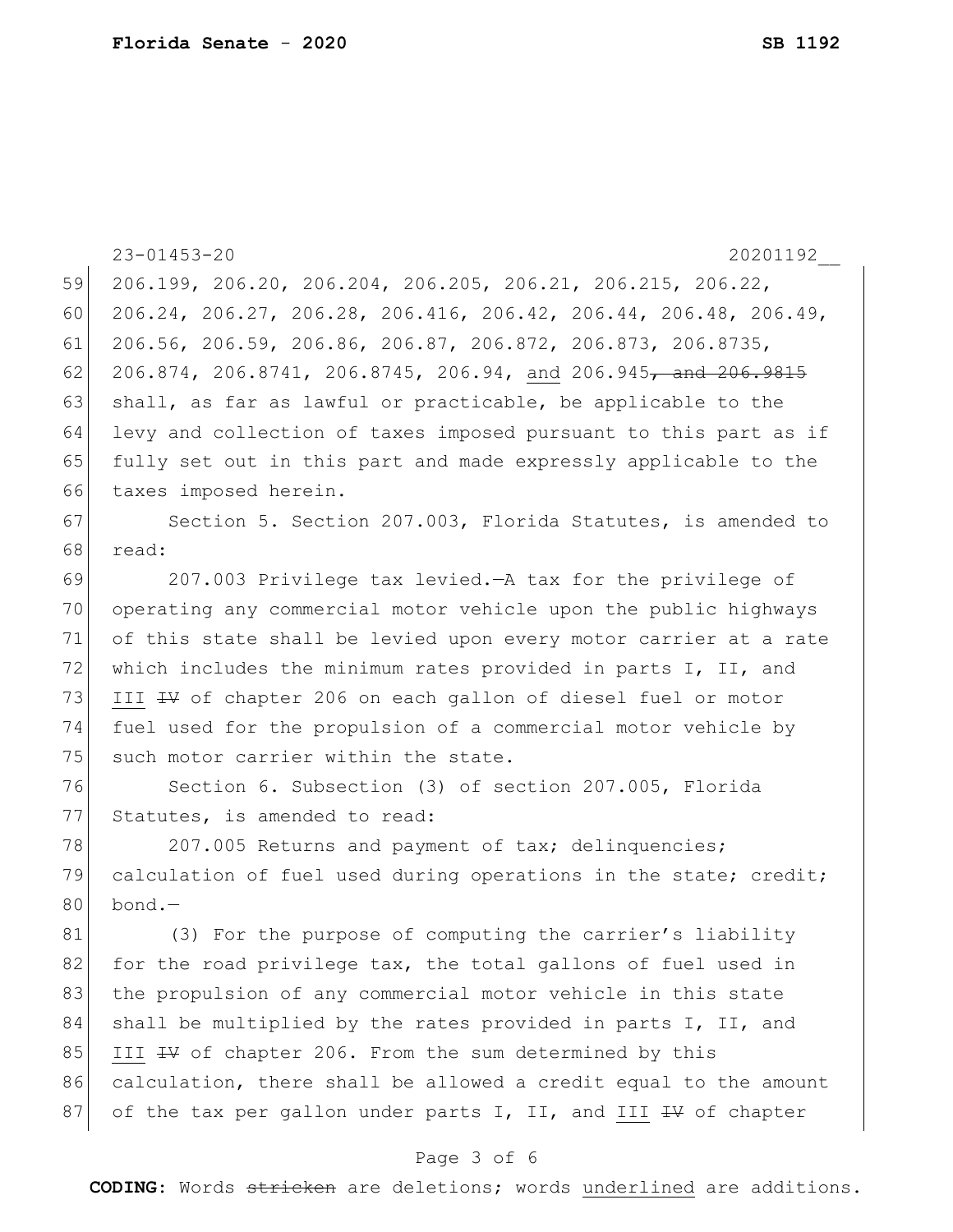|     | $23 - 01453 - 20$<br>20201192                                    |
|-----|------------------------------------------------------------------|
| 88  | 206 for each gallon of fuel purchased in this state during the   |
| 89  | reporting period when the diesel fuel or motor fuel tax was paid |
| 90  | at the time of purchase. If the tax paid under parts I, II, and  |
| 91  | III # of chapter 206 exceeds the total tax due under this        |
| 92  | chapter, the excess may be allowed as a credit against future    |
| 93  | tax payments, until the credit is fully offset or until eight    |
| 94  | calendar quarters shall have passed since the end of the         |
| 95  | calendar quarter in which the credit accrued, whichever occurs   |
| 96  | first. A refund may be made for this credit provided it exceeds  |
| 97  | \$10.                                                            |
| 98  | Section 7. Paragraph (h) of subsection (8) of section            |
| 99  | 213.053, Florida Statutes, is amended to read:                   |
| 100 | 213.053 Confidentiality and information sharing.-                |
| 101 | (8) Notwithstanding any other provision of this section,         |
| 102 | the department may provide:                                      |
| 103 | (h) Names and addresses of persons paying taxes pursuant to      |
| 104 | part III # of chapter 206 to the Department of Environmental     |
| 105 | Protection in the conduct of its official duties.                |
| 106 |                                                                  |
| 107 | Disclosure of information under this subsection shall be         |
| 108 | pursuant to a written agreement between the executive director   |
| 109 | and the agency. Such agencies, governmental or nongovernmental,  |
| 110 | shall be bound by the same requirements of confidentiality as    |
| 111 | the Department of Revenue. Breach of confidentiality is a        |
| 112 | misdemeanor of the first degree, punishable as provided by s.    |
| 113 | 775.082 or s. 775.083.                                           |
| 114 | Section 8. Subsection (7) of section 332.007, Florida            |
| 115 | Statutes, is amended to read:                                    |
| 116 | 332.007 Administration and financing of aviation and             |

# Page 4 of 6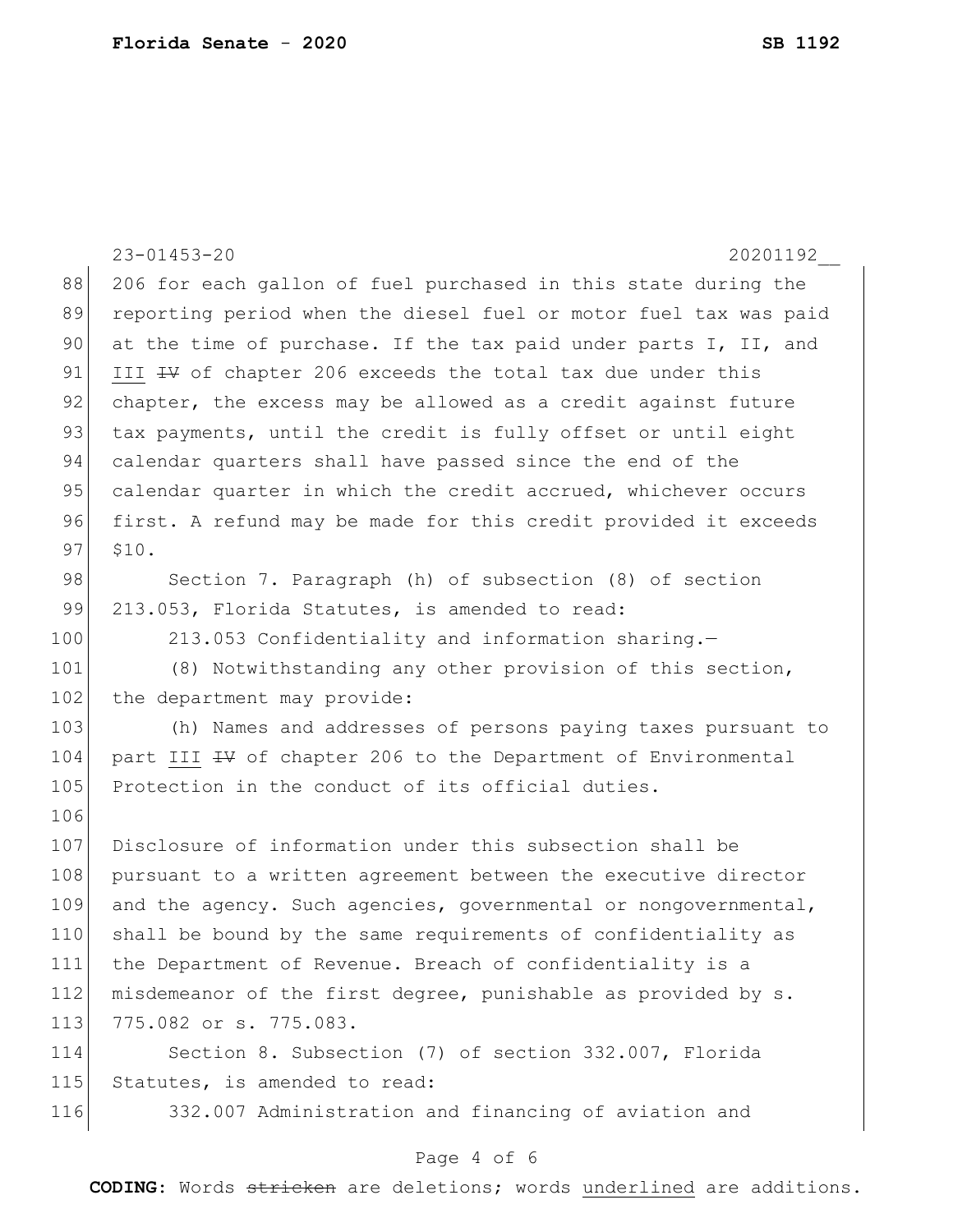23-01453-20 20201192\_\_ 117 airport programs and projects; state plan.-118  $(7)$  Subject to the availability of appropriated funds  $\frac{1}{2}$ 119 addition to aviation fuel tax revenues, the department may 120 participate in the capital cost of eligible public airport and 121 aviation discretionary capacity improvement projects. The annual 122 legislative budget request shall be based on the funding 123 required for discretionary capacity improvement projects in the 124 aviation and airport work program. 125 (a) The department shall provide priority funding in 126 support of: 127 1. Land acquisition which provides additional capacity at 128 the qualifying international airport or at that airport's 129 supplemental air carrier airport. 130 2. Runway and taxiway projects that add capacity or are 131 necessary to accommodate technological changes in the aviation 132 industry. 133 3. Airport access transportation projects that improve 134 direct airport access and are approved by the airport sponsor. 135 4. International terminal projects that increase 136 international gate capacity. 137 (b) No single airport shall secure discretionary capacity 138 improvement project funds in excess of 50 percent of the total 139 discretionary capacity improvement project funds available in 140 any given budget year. 141 (c) Unless prohibited by the General Appropriations Act or 142 by law, the department may transfer funds within each category 143 of the airport and aviation discretionary capacity improvement 144 program to maximize the aviation services or federal aid 145 available to this state.

## Page 5 of 6